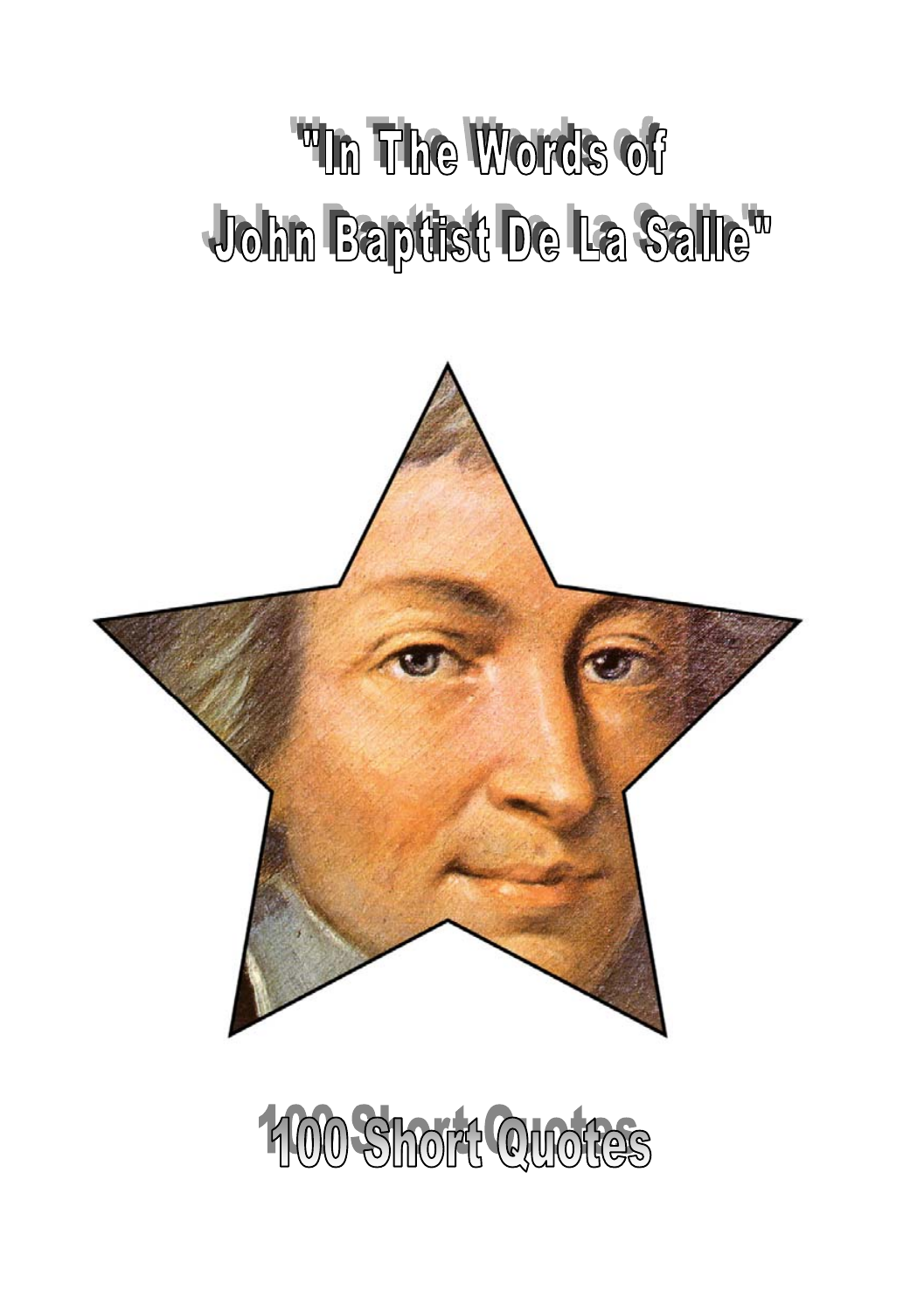# **100 very short quotes of St John Baptist De La Salle**

The 100 brief quotable lines from De La Salle's writings are gathered thematically. Use of this resource could be a practical means of enabling staff, students and parents gain greater access to the inspiration of John Baptist De La Salle, perhaps helping make more overt certain Lasallian characteristics of the school. Among these accessible phrases can be found:

- $\Box$  words that can be quoted or incorporated into a school's documentation;
- $\Box$  appropriate phrases for use in PowerPoint presentations;
- □ memorable quotes in preparing for Founder's Day;
- $\Box$  a selection of phrases which could appear one at a time in regular printed staff bulletins and parental newsletters, possibly as a 'pause for thought';
- □ a quote-a-day/week for display on a desk or wall (a separate file can be emailed to you as an

attachment, laying out the 100 quotes in large type, as detailed at the end of this introduction);

 $\Box$  texts that can be superimposed on photographs taken in school that portray encounters and relationships, which are then printed and laminated/framed as A3 posters. This could be a challenging project for students to undertake themselves, and posters can easily be transformed electronically into cards and bookmarks.

Included in this collection are poignant phrases such as "*touching hearts*" (46,59,96-98), "*the children of a king*" (95), "*know your students individually*" (91), "*show cheerfulness in your face*" (79- 80), "*inspire and lead others by encouraging them*" (81),"*being on friendly terms with others*" (71-81), "*the friendship of Jesus*", (29), "*God carrying us when the road is rough*" (68), "*the miracles of God's providence*" (53), "*seeing things quite differently*" (54), "*God has chosen you to make him known*" (15-18), "*thank God for his many blessings*" (34-35),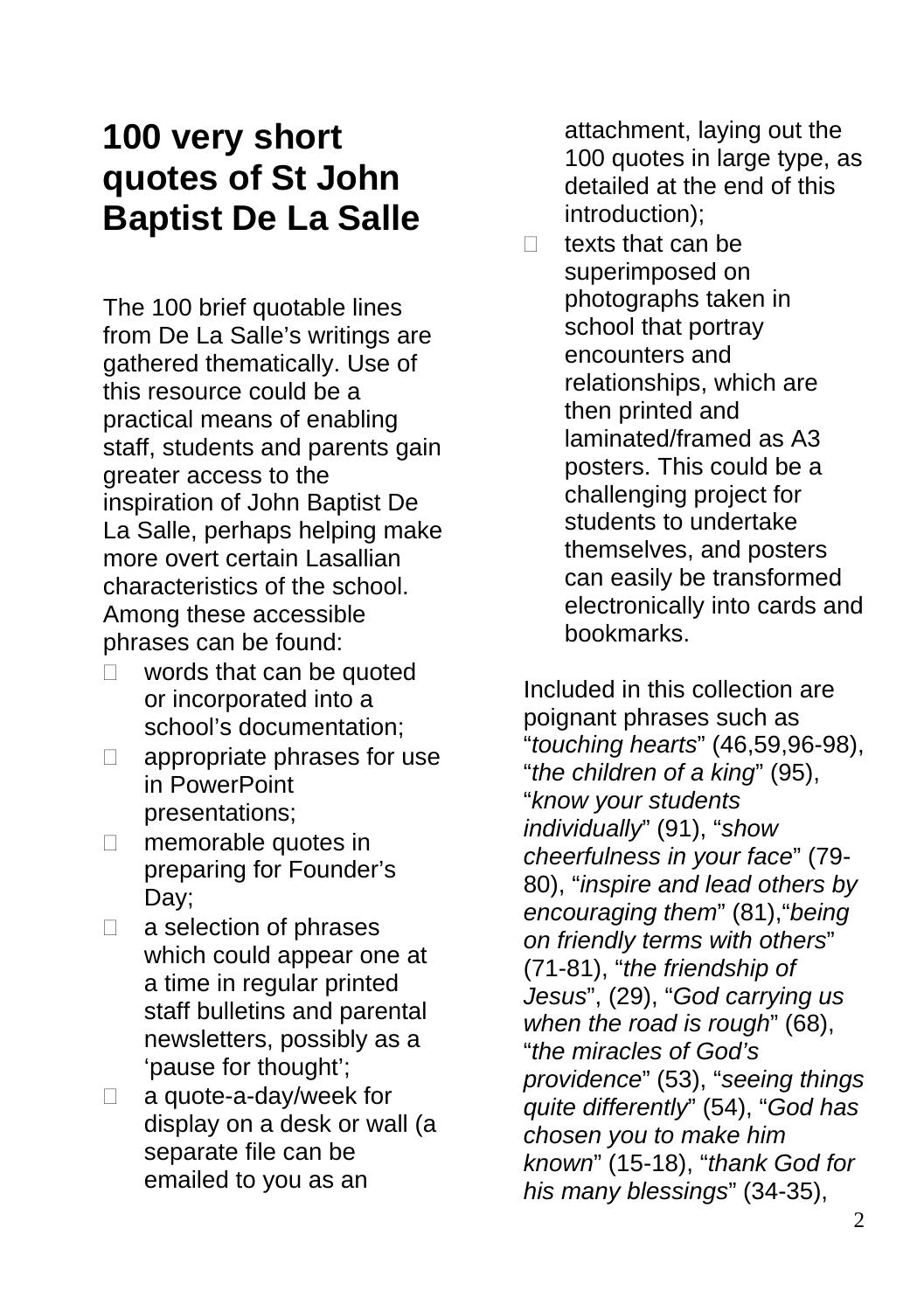and "*take pride in your ministry*" (27).

Even amidst the brevity of these quotes from 300 years ago, we can perceive that much is conveyed in John's occasional use of the term "*disciples*" (23,44-47) in addition to "pupils/students", of "*guiding*" (22,42) as well as "teaching", and of "*correction*" (87) rather than "punishment".

The number of each quote has a suffix: ' **T**' being those passages applicable only to teachers and colleagues, whilst '**A**' designates those that can refer to **A**ll: to students and educators alike. With most quotes being only a sentence in length, the context may not be appreciated fully, but precise references are given, enabling the reader to discover more from the sources. When reprinting any of these quotes for the likes of posters, there is unlikely to be a need to incorporate the detailed source reference, but the name of St John Baptist De La Salle should be included.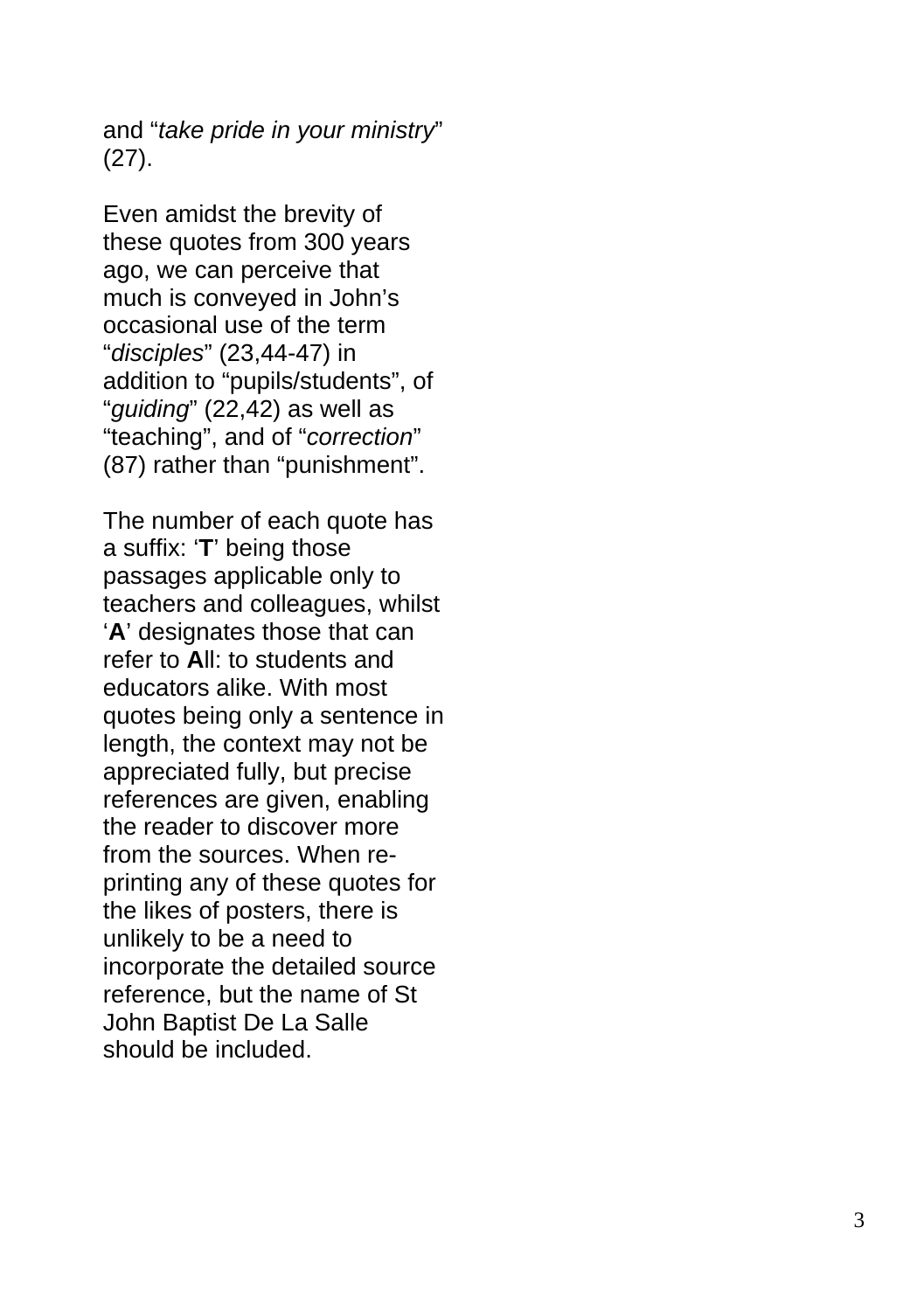# *IN THE PRESENCE OF GOD*

## **1-A**

"Wherever I go I will find you, my God."

 *(Explanation of the Method of Interior Prayer: example of an act of faith)*

## **2-A**

"Often remind yourself that God is with you."

 *(Letter 87 - to an unnamed Brother, date unknown)*

## **3-A**

"Often remind yourself that you are in the presence of God."

 *(Letter 3 - to Brother Denis in Rethel, 30 May 1701)*

#### **4-A**

"Learn from Jesus by often being in his company."

 *(Med 78.2 - Feast of St Andrew, Apostle)*

#### **5-A**

"It is in the company of Jesus

 that you work for the glory of God."

 *(Med 78.2 - Feast of St Andrew, Apostle)*

#### **6-A**

"Remembering that God is with you will help and inspire you in all that you do."

 *(Letter 2 - to a Brother, 15 May 1701. This letter is the earliest extant letter of the Founder written to a Brother, and the original is preserved in the Provincialate, Oxford)*

# **CALLING**

#### **7-A**

"How long has Jesus been knocking at the door of your heart, waiting to enter?"

 *(Med 85.1 - Vigil of the Nativity)*

#### **8-A**

"Prepare a path for God so that he can enter your heart."

 *(Med 2.1)*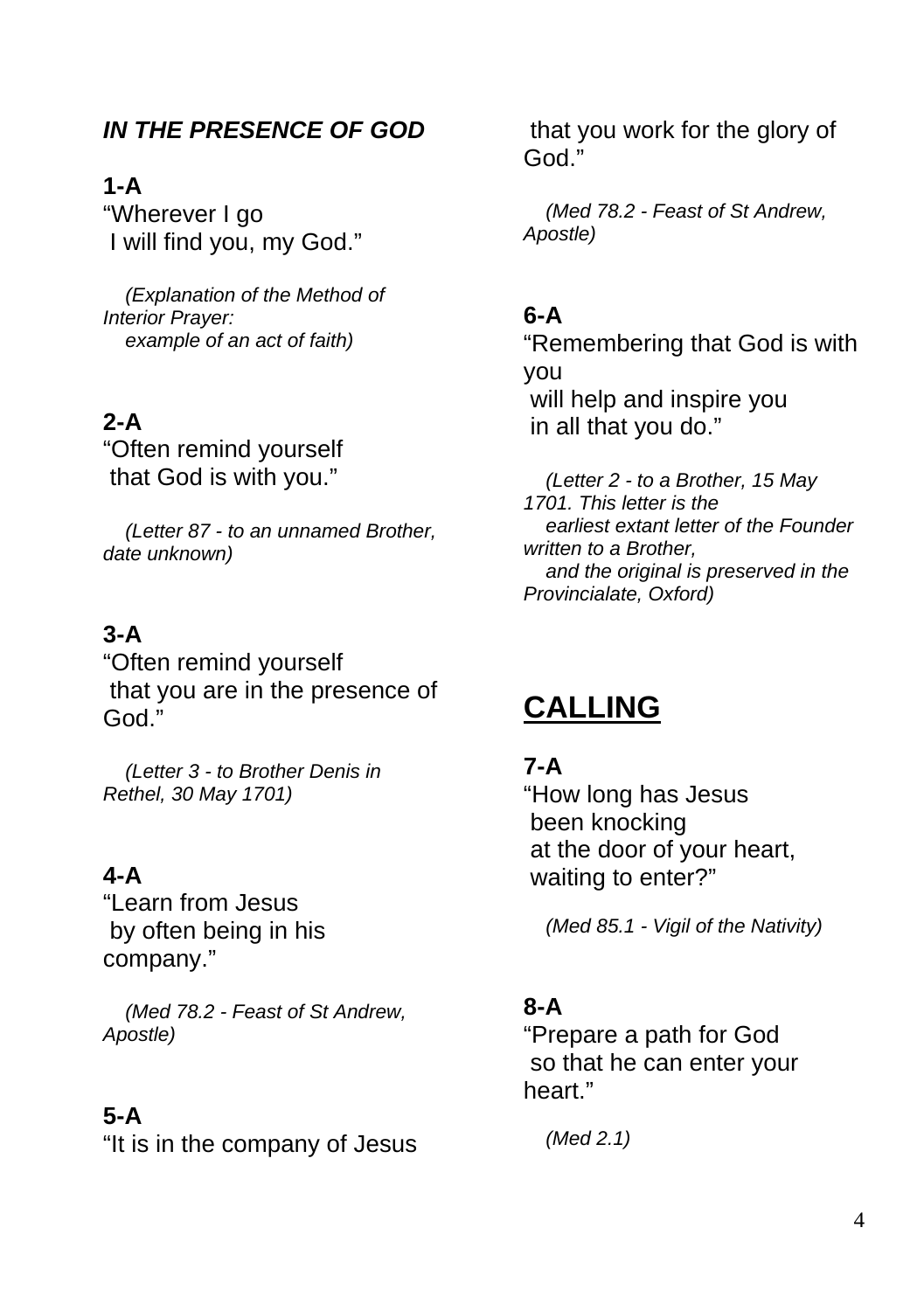"God inspires us to walk in the footsteps of his Son."

 *(Med 3.3)*

# **10-A**

"Walk along God's path."

 *(Med 75.3)*

# **11-A**

"Follow the inspirations that come to you from God."

 *(Letter 86 - to an unnamed Brother, date unknown)*

# **12-A**

"May God continue what he has begun in you."

 *(Letter 46 - to Brother Robert in Darnetal, just outside Rouen, 1709)*

# **13-A**

"You have received talents and graces from God."

 *(MTR 13.1 [Med 205.1])*

#### **14-A**

"God has given you

so many graces."

 *(Med 51.2)*

## **15-A**

"God has chosen you to do his work."

 *(MTR 4.1 [Med 196.1])*

# **16-A**

"God has chosen you to make him known to others."

 *(Med 146.2 - on St Anne, mother of the Most Blessed Virgin)*

#### **17-A**

"You are called like the apostles to make God known to others."

 *(Med 78.2 - Feast of St Andrew, apostle)*

#### **18-T**

"God has called you to your ministry."

 *(MTR 14.1 [Med 206.1])*

#### **19-T**

"God entrusts to you his care of the young."  *(Med 37.3))*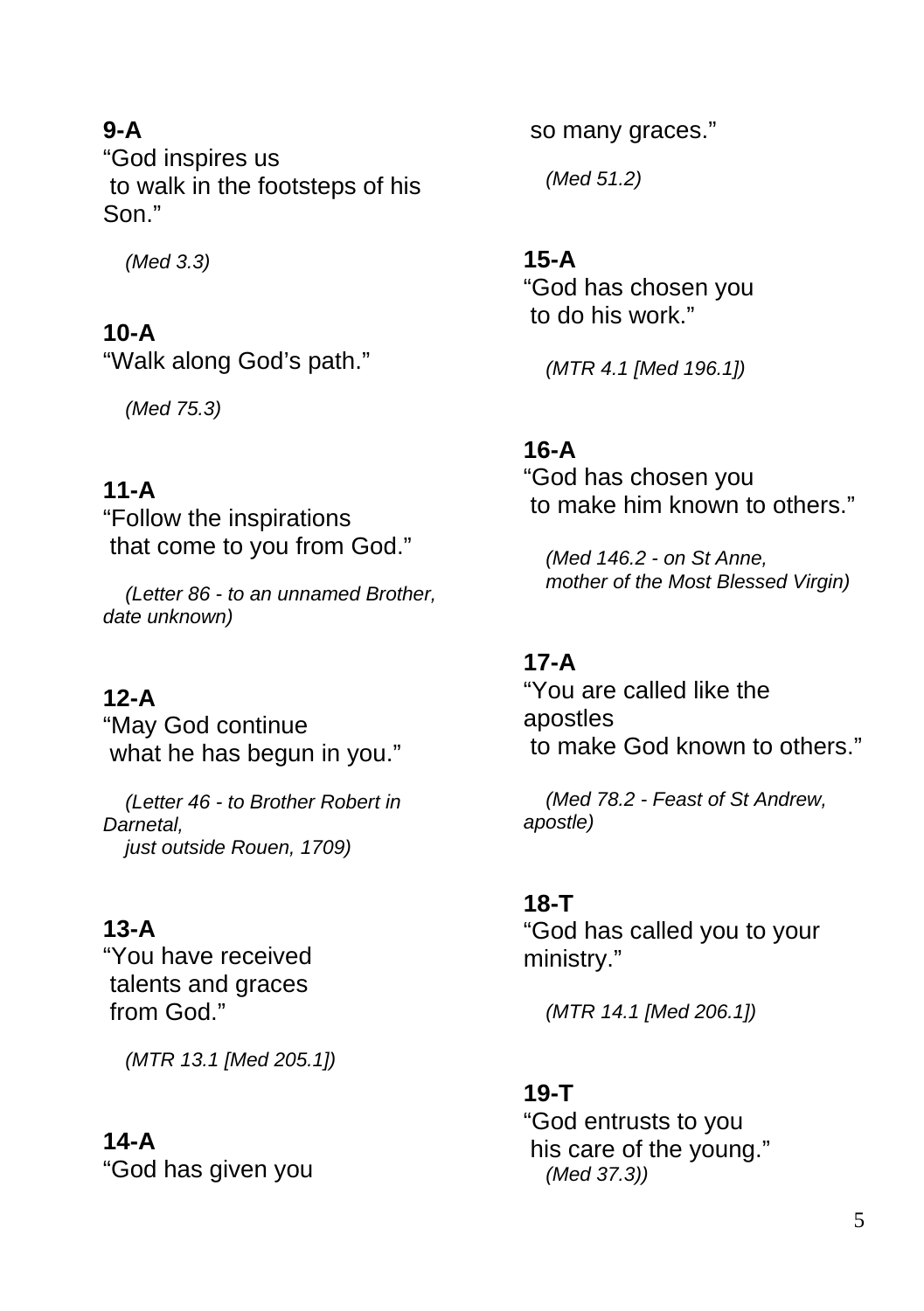"Young people need good teachers, like visible angels."

 *(MTR 5.1 [Med 197.1])*

## **21-T**

"To be entrusted with the teaching of the young is a great gift and grace of God<sup>3</sup>

 *(MTR 9.1 [Med 201.1])*

## **22-T**

"Young people need the light of watchful guides to lead them on the path of salvation."

 *(MTR 5.3 [Med 197.3])*

#### **23-T**

"Have you been helping your disciples practice the good that is appropriate to their age?"

 *(Med 51.2)* 

## **24-T**

"Do your part to help build up the kingdom of God in the hearts of your students."

 *(Med 67.1)*

#### **25-T**

"This work of teaching is one of the most important in the Church."

 *(MTR 7.1 [Med 199.1])*

#### **26-T**

"Fulfil your ministry with all the affection of your heart."

 *(MTR 9.1 [Med 201.1])*

#### **27-T**

"Take pride in your ministry."

 *(MTR 7.3 [Med 199.3])*

#### **28-T**

"Take care that your school runs well."

 *(Letter 42 - to Brother Robert in Darnetal, 26 February 1709)*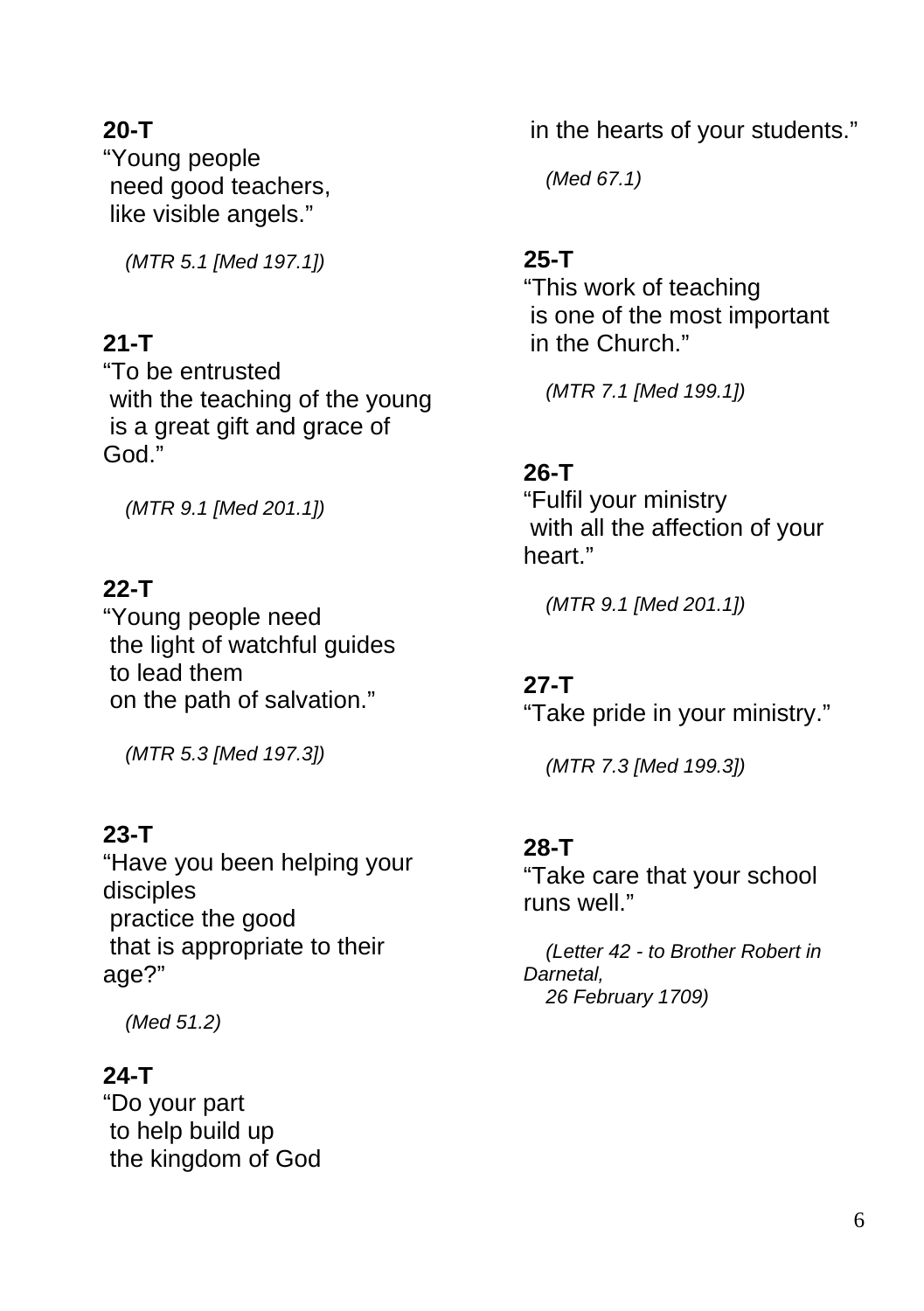# **PRAYING**

## **29-T**

"As teachers, you need to be honoured with the friendship of Jesus."

 *(Med 88.1 - feast of St John the evangelist)*

# **30-A**

"Show the great love you have for Jesus by being eager to talk with him in prayer."

 *(Med 144.3 - on St Mary Magdalen)*

## **31-A**

"Say to Jesus as the apostles did:

'Lord, teach us to pray'."

 *(Letter 111 - to a member of a religious community of women, date unknown)*

# **32-A**

"Each day renew your offering to God."

 *(Letter 32 - to Brother Gabriel Drolin in Rome:* 

 *from St Yon [in a suburb of Rouen], 5 December 1716)*

#### **33-T**

"Thank God for the grace he has given you in your work."

 *(MTR 7.3 [Med 199.3])*

## **34-A**

"Do not forget to thank God for his many blessings."

 *(Letter 76 - to a Brother Director, date unknown)*

## **35-A**

"I have received, my God, so many blessings from you."

 *(Explanation of the Method of Interior Prayer - example of an act of thanksgiving)*

## **36-A**

"I shall pray to God for you, and will have many others pray for you and your needs."

 *(Letter 23 - to Brother Gabriel Drolin in Rome: from Paris, 12 May 1706)*

## **37-A**

"I will often pray to God for you."

*(Letter 58 - to Brother Mathias in Mende: from Paris, 13 January 1708)*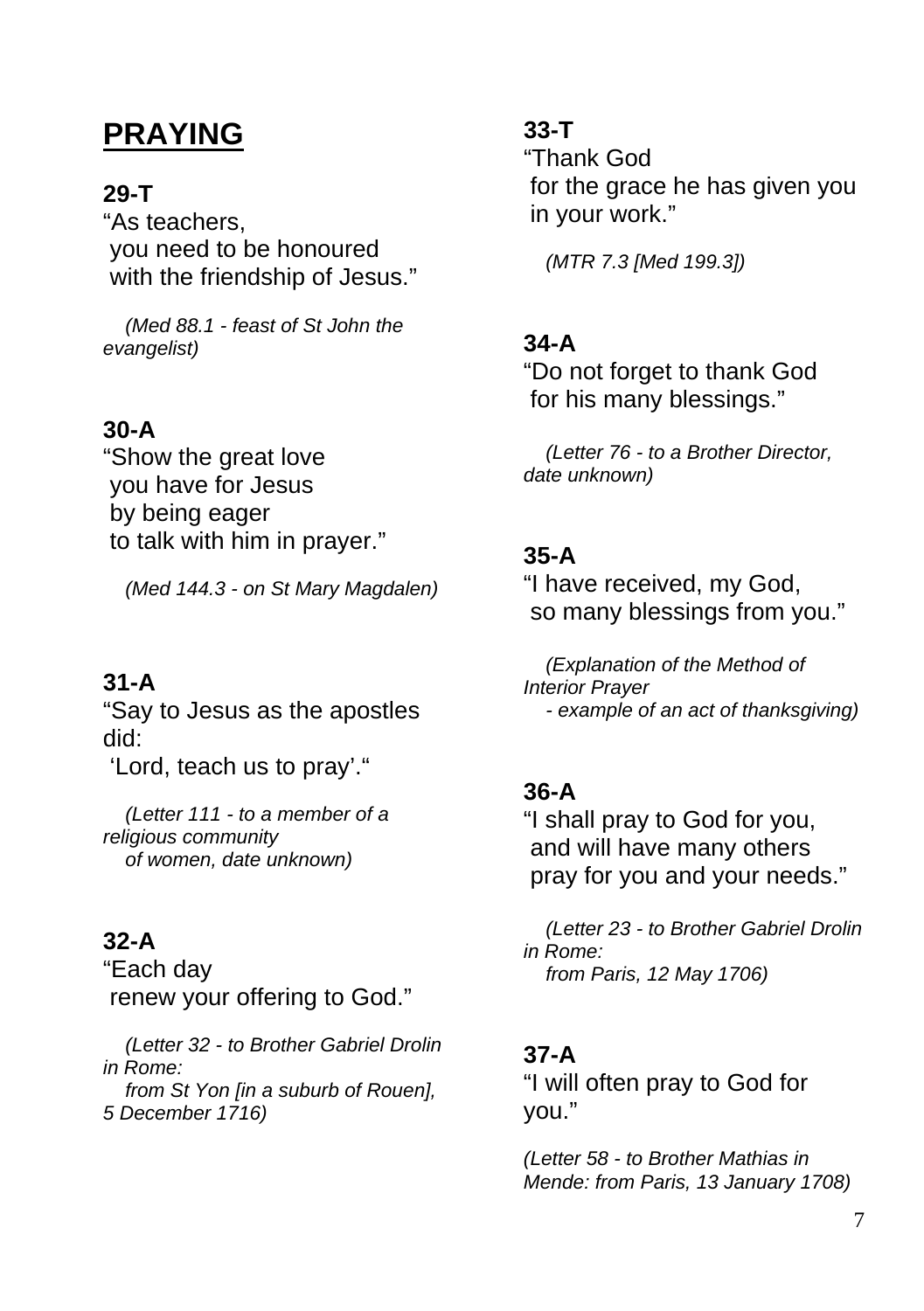"I do not fail to pray for you and for the success of your work."

 *(Letter 28 - to Bro Gabriel Drolin in Rome: 12 May 1710)*

# **39-A**

"Let us pray before starting whatever we need to do."

 *(Med 107.1 - for the feast of St Matthias, apostle)*

#### **40-A**

"The more you devote yourself in prayer the more you will do well in your work."

 *(Med 95.1 - Feast of St Genevieve)*

## **41-A**

"Prayer draws down God's graces on others."

 *(Letter 5 - to Brother Denis in Darnetal, 5km from Rouen city centre, 1 August 1708)*

#### **42-T**

"Lift up your hands to heaven to draw down God's blessings on those you are guiding."

 *(Med 189.1 - feast of St Martin)*

#### **43-T**

"You must pray not only for yourself but also for those whom you are guiding."

 *(Med 187.2 - feast of St Charles Borromeo)*

#### **44-T**

"Bring to Jesus in prayer the needs of your disciples."

 *(MTR 4.1 [Med 196.1])*

#### **45-T**

"It is important that you teach your disciples to pray."

 *(MTR 10.2 [Med 202.2])*

#### **46-A**

"Often ask God for the grace to touch hearts."

 *(Med 81.2 - feast of St Ambrose of Milan)*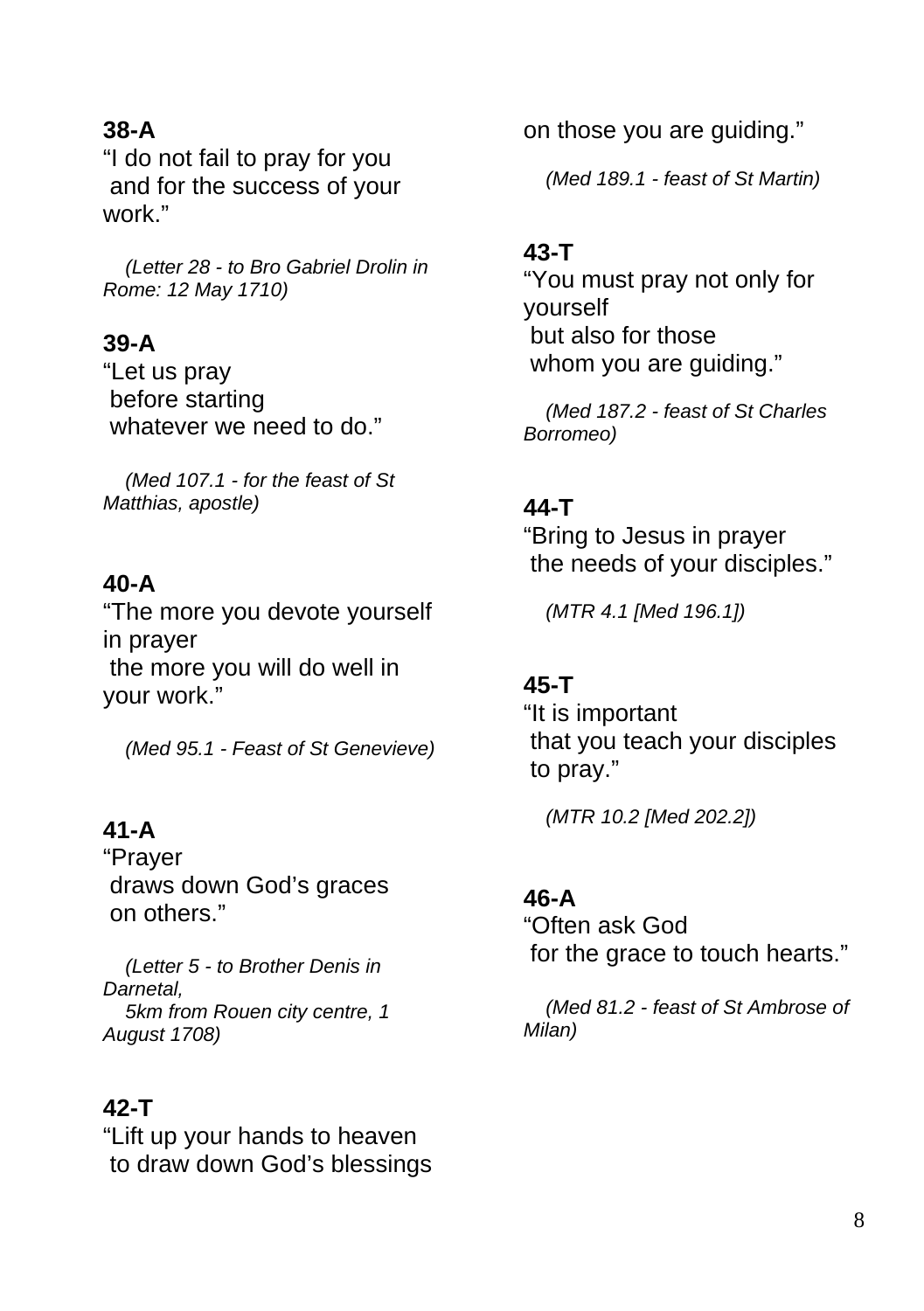"When you encounter some difficulty in the guidance of your disciples, turn to God with confidence."

 *(MTR 4.1 [Med 196.1])*

# **EXAMPLE**

#### **48-A**

"Example makes a much greater impression than words."

 *(MTR 10.3 [Med 202.3])*

## **49-T**

"Preach by example, and practice before the eyes of the young what you wish them to accept."

 *(Med 99.2 - on the life of St John Chrysostom)*

# **50-T**

"The young should be able to see in your wisdom how they should behave."

 *(Med 132.1 - on St Norbert)*

## **51-T**

"The way you behave should be a model for those you teach."

 *(Med 132.1 - on St Norbert)*

# **52-T**

"Your faith should be a shining light for those whom you teach."

 *(Med 178.1 - feast of St Luke, evangelist)*

# **BEING FAITHFUL**

## **53-A**

"The miracles of God's **Providence** take place every day."

 *(Part of the Founder's address to the first teachers about Providence, as quoted in Blain)*

## **54-A**

"In the light of faith you see things quite differently."

 *(Letter 118 - to a laywoman, date unknown)*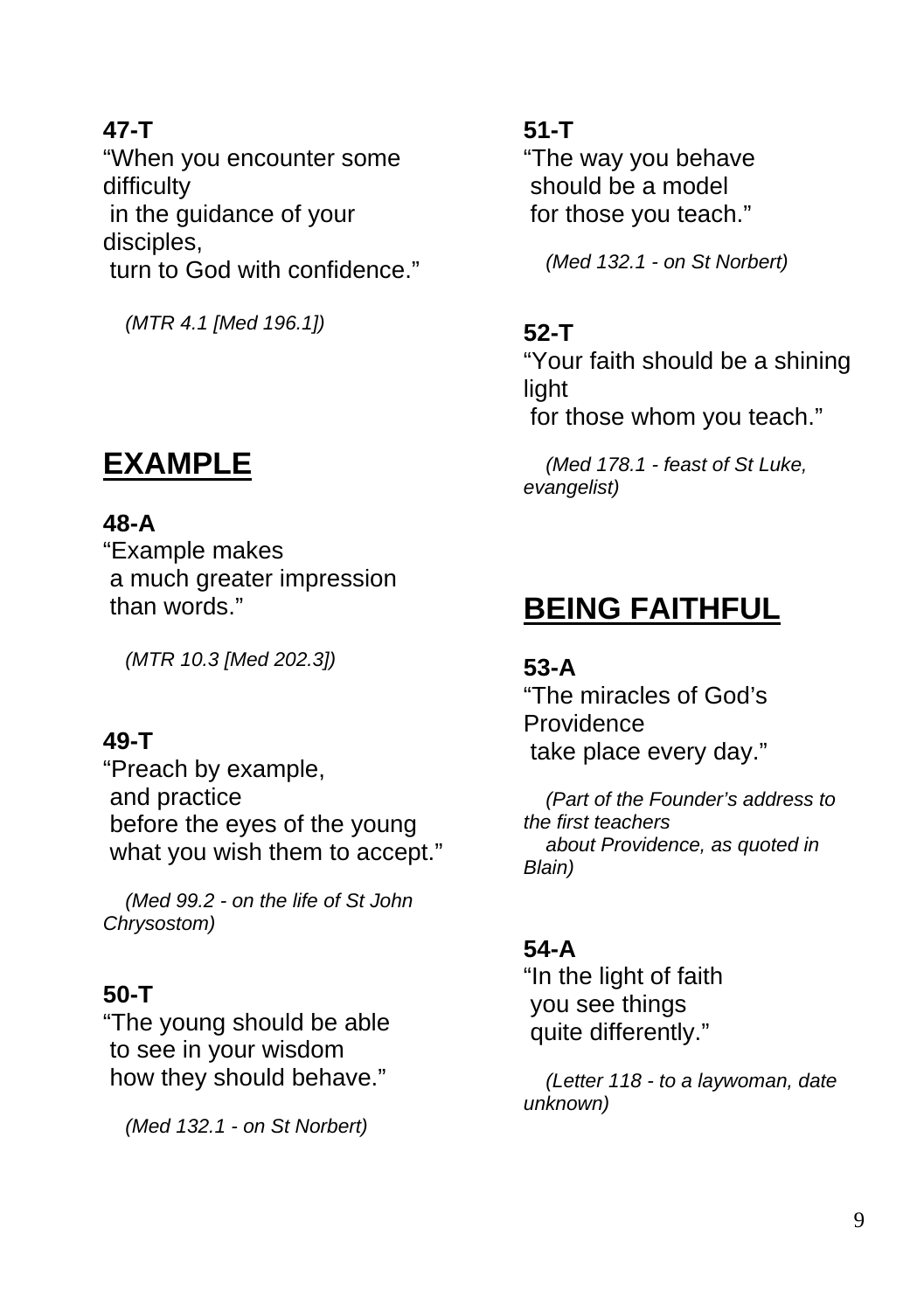"Live by the spirit of faith."

 *(Letter 111 - to a member of a religious community of women, date unknown)*

# **56-A**

"Let your chief study be the Bible, that it may be the guiding rule of your life."

 *(Med 170.1 - for the feast of St Jerome)*

# **57-A**

"Let it be your chief study to put the Gospel into practice."

 *(Med 171.3 - for the feast of St Remigius, Patron of Rheims)*

# **58-A**

"Let the way you live be that of the Gospel."

 *(Med 84.3 - feast of St Thomas, apostle)*

# **59-A**

"God's word is powerful in touching hearts."

 *(Med 180.2 - feast of St Hilarion)* 

# **60-A**

"Receive Jesus today with respect and thanksgiving."

 *(Med 114.2 - on St Leo)*

# **61-A**

"Earnestly ask Jesus that his Spirit may be alive in you."

 *(MTR 4.1 [Med 196.1])* 

#### **62-A**

"Think of what a blessing it is that the Holy Spirit lives in you."

 *(Med 62.2)*

# **63-A**

"You can do more with the grace of God than you think."

 *(Collection of Various Short Treatises: Reflections - the use of time)*

# **64-A**

"Don't be discouraged by anxieties and troubles. Life is full of them."

 *(Letter 102 - to an unnamed Brother, date unknown)*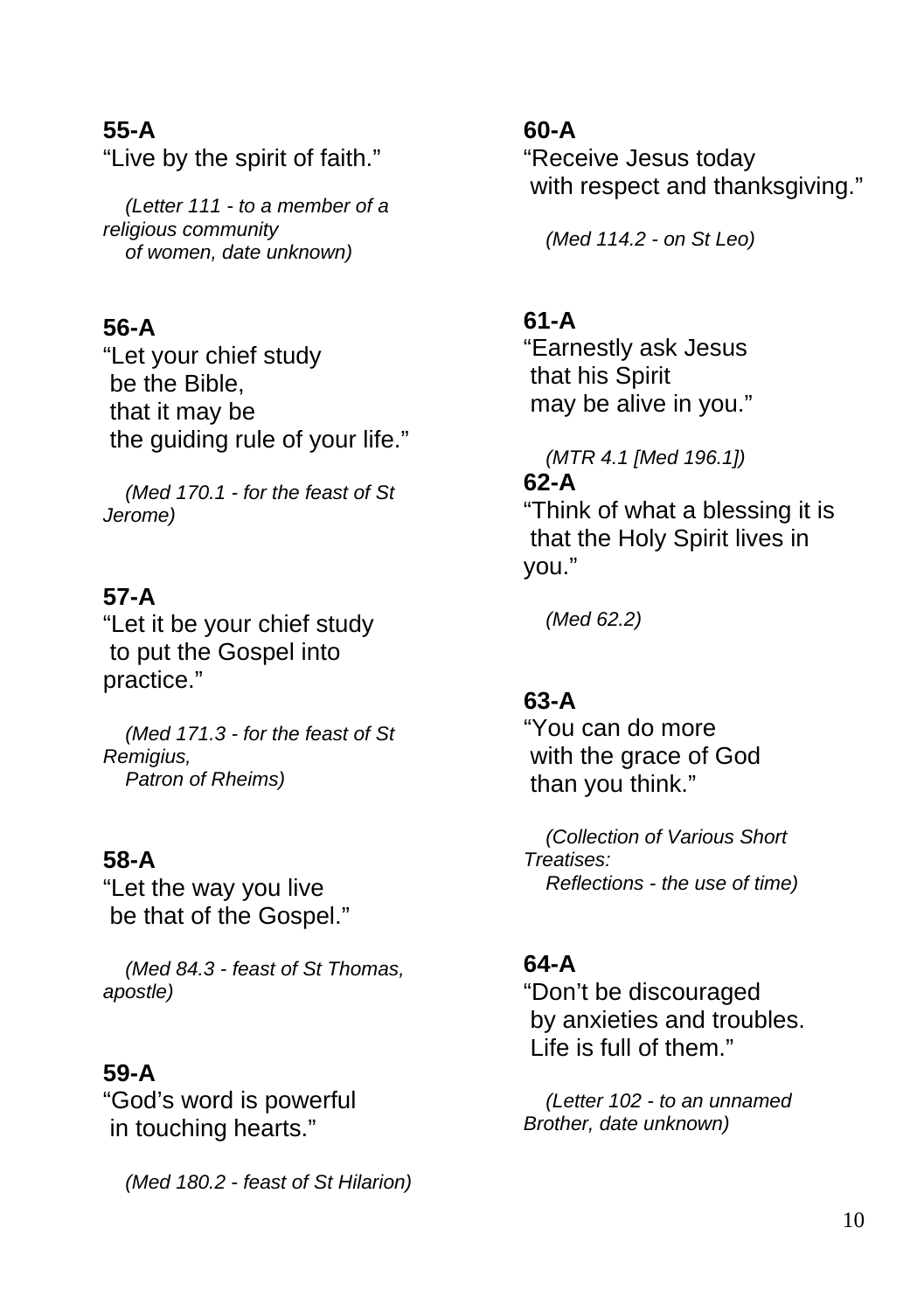"Do not be disheartened by the difficulties you experience."

 *(Letter 90 - to an unnamed Brother, date unknown)*

## **66-A**

"Do not have any anxiety about the future. Leave everything in God's hands for he will take care of you."

 *(Letter 101 - to an unnamed Brother, date unknown)*

# **67-A**

"God is more ready than ever to welcome you into his arms."

 *(Letter 108 - to a member of a religious community of women, date unknown)*

# **68-A**

"Throw yourself into God's arms. He will carry you when the road is rough."

 *(Palm Sunday)*

#### **69-A**

"God's compassion for you is greater than the troubles you have."

 *(Med 38.1)*

## **70-A**

"Leave the result in God's hands."

 *(Letter 11 - to Brother Hubert [probably at Chartres]: 20 July 1709)*

# **RELATING**

## **71-A**

"It is impossible to please God if you do not live on friendly terms with others."

 *(Letter 47 - to Brother Robert in Darnetal, 1709)*

# **72-A**

"God of love, set me aflame with love for you and for my neighbour."

 *(Explanation of the Method of Interior Prayer - example of considering Jesus Christ in the form of the Blessed Sacrament)*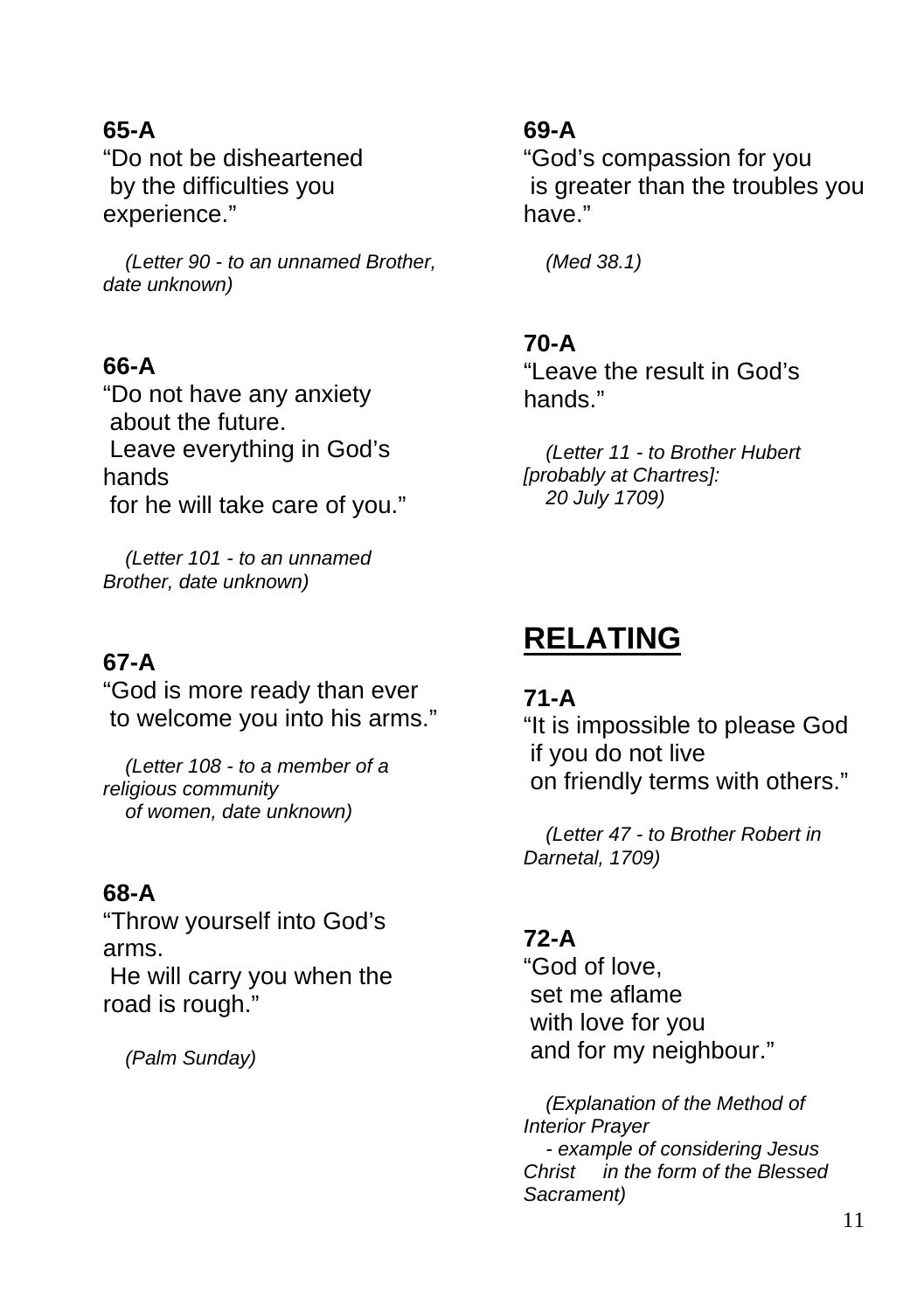"Put up with the faults of others and be generous towards them."

 *(Letter 105 - to a member of a religious community of men, date unknown)*

# **74-A**

"Be warm-hearted to everyone, speaking to others in a gentle and respectful way."

 *(Letter 105 - to a member of a religious community of men, date unknown)*

# **75-A**

"Never speak to anyone except with kindness."

 *(Med 65.2)*

## **76-A**

"Always address people by their names and with great respect."

 *(Rule, Chapter 8)*

## **77-A**

"Have great respect for each person you are with."

 *(Part 1, Chapter 2 of 'The Rules of Christian Decorum and Civility')*

#### **78-A**

"I always have for you the highest esteem and regard."

 *(Letter 122 - to a layman)*

# **79-A**

"Your face should be happy, showing gentleness and respect."

 *(Part 1, Chapter 4 of 'The Rules of Christian Decorum and Civility')*

## **80-A**

"Always show cheerfulness in your face."

 *(Collection of Various Short Treatises: Virtues - Modesty)* 

## **81-A**

"Inspire and lead others by encouraging them."

 *(MTR 1:2 [Med 193.2])* **82-T** "Look upon those whom God has entrusted to you as his own children."

 *(Med 133.2 - on St Margaret, Queen of Scotland)*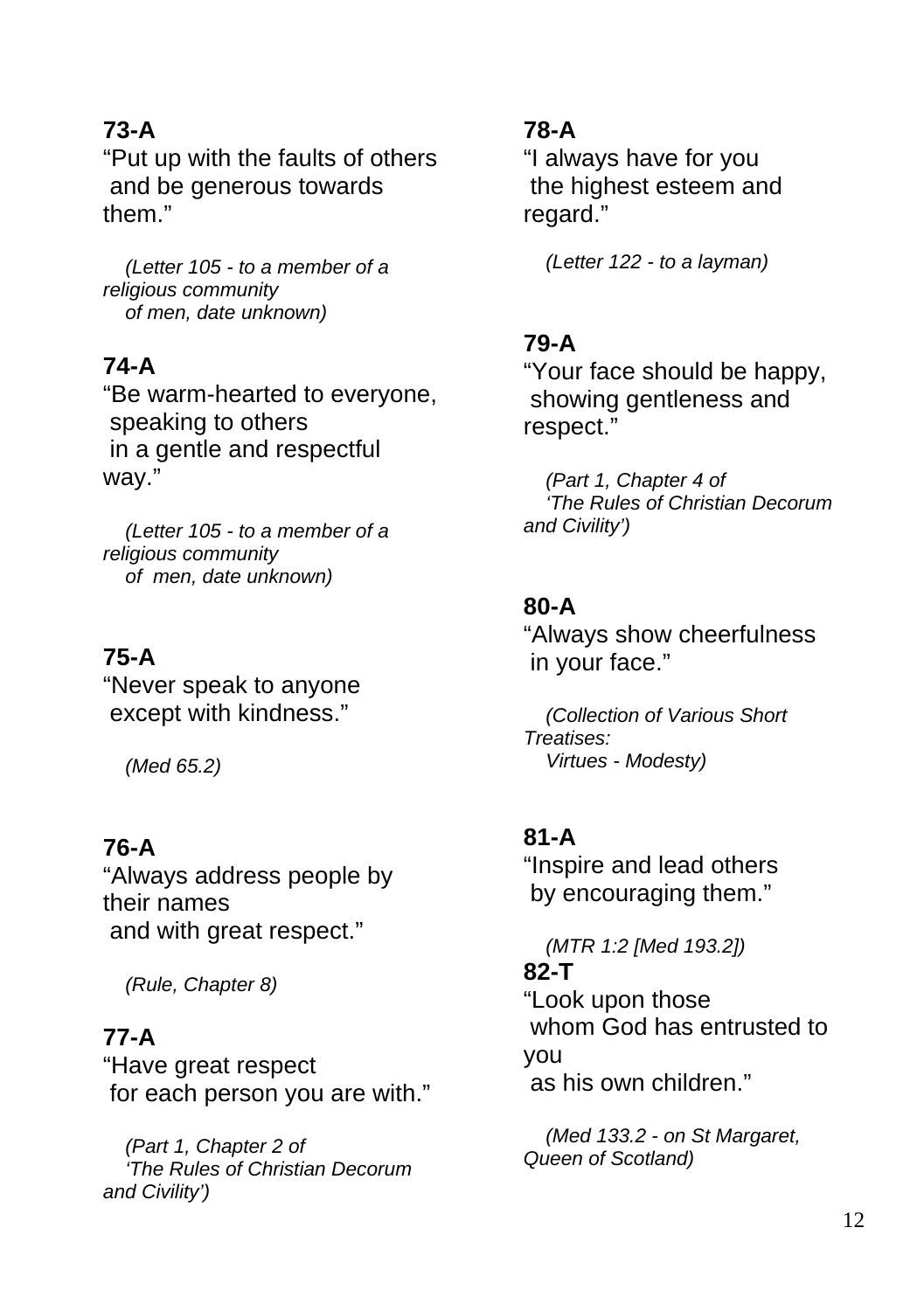"Your students are living images of Jesus."

 *(Med 80.3 - feast of St Nicholas)*

## **84-T**

"Are you ready to give your very life, so dear to you are the young people entrusted to you?"

 *(MTR 6.2 [Med 198.2])*

# **85-T**

"Enkindle the love of Jesus in the hearts of the young."

 *(Med 102.2 - on St Ignatius, martyr)*

# **86-T**

"To deal with young people very harshly is to forego all hope of bringing about any good."

 *(Med 114.2 - on St Leo)*

# **87-T**

"How to correct others depends on knowledge and discernment of character."

 *(Med 33.1)*

#### **88-T**

"Some students require great mildness, while others need to be directed with firmness."

 *(Med 33.1)*

# **89-T**

"Take care not to let yourself be carried away by impatience in class."

 *(Letter 60 - to Brother Mathias in Mende: from Paris, 23 March 1708)*

# **90-A**

"(First-time teachers) should enter the classroom with a deliberate and grave air, head held high and looking at all the students in a bold manner, as if they had thirty years' experience."

 *(The Conduct of Schools)*

# **TOUCHING HEARTS**

## **91-T**

"Know your students individually and be able to understand them." *(Med 33.1)*